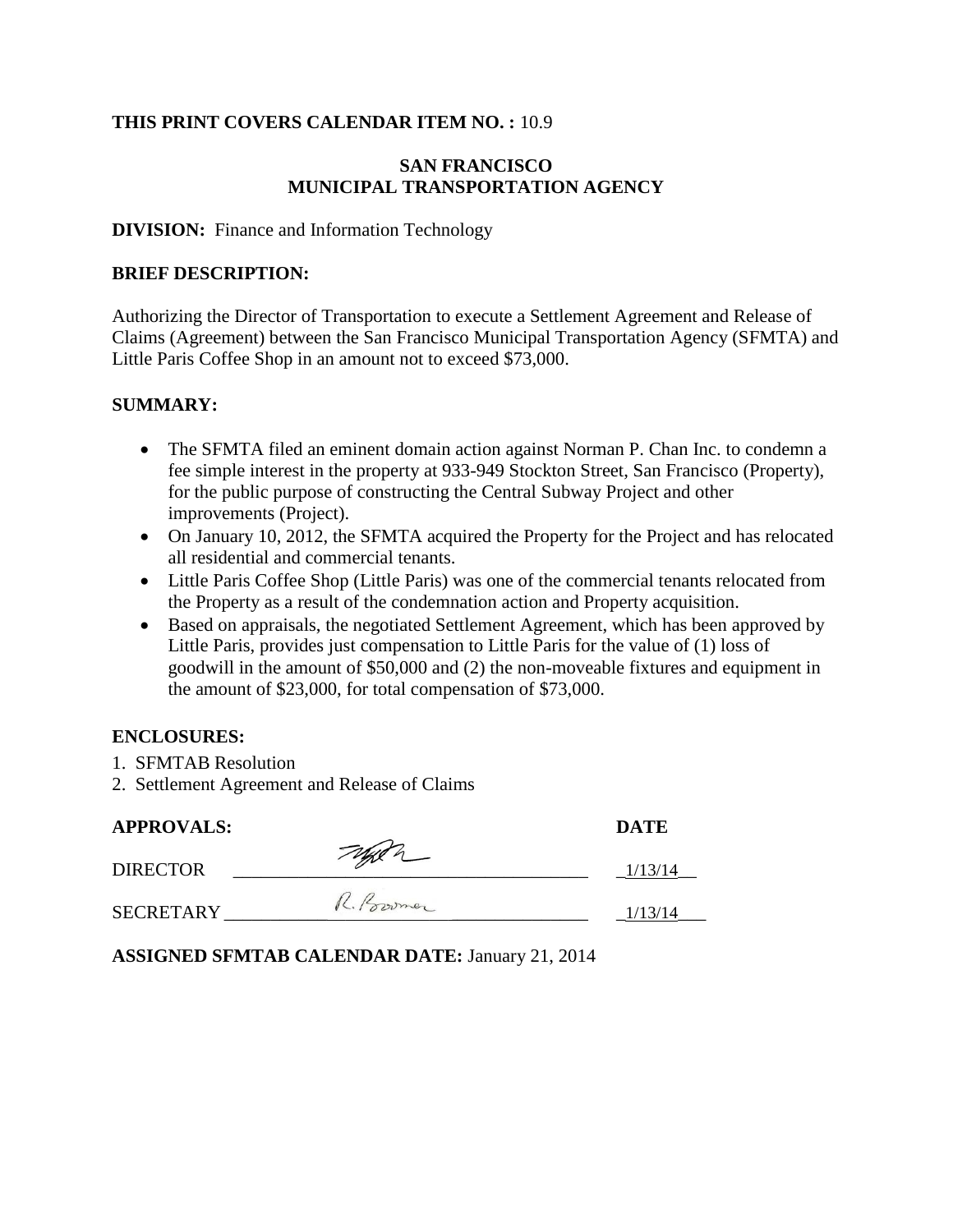#### **PAGE 2.**

#### **PURPOSE**

This calendar item authorizes the Director of Transportation to execute a Settlement Agreement and Release of Claims between the City and Little Paris Coffee Shop for the value of loss of goodwill and non-moveable fixtures and equipment, in the total amount of \$73,000.

#### **GOAL**

This item will meet the following goals and objectives of the SFMTA Strategic Plan:

Goal 3: Improve the environment and quality of life in San Francisco

Objective 3.3: Allocate capital resources effectively

#### **DESCRIPTION**

On January 10, 2012, SFMTA acquired the Property at 933-949 Stockton Street pursuant to the filing of an eminent domain action for the public purpose of constructing the Central Subway Project and other improvements at the Property site. Since that date, SFMTA has relocated all former Chinatown Property building tenants and has provided them with certain relocation benefits as required by the federal Uniform Relocation Act and/or State law.

Little Paris Coffee Shop, one of the commercial tenants at the Property, has suffered a loss of goodwill as a result of the relocation and has agreed to receive just compensation in the amount of \$50,000 to mitigate the goodwill loss. In addition, Little Paris is entitled to \$23,000 for the value of its non-moveable fixtures and equipment that remained on the Property. These amounts were based on appraisals commissioned by the SFMTA and have been negotiated for the final settlement amount of \$73,000.

The City Attorney's Office has reviewed this calendar item.

#### **ALTERNATIVES CONSIDERED**

This is a negotiated settlement. In order to avoid the burden and expense of further litigation, no other alternatives have been considered.

#### **FUNDING IMPACT**

The just compensation payment of \$50,000 for loss of goodwill is derived from local operating funds. The payment of \$23,000 for non-moveable fixtures and equipment will come from Central Subway grant funds.

### **OTHER APPROVALS RECEIVED OR STILL REQUIRED**

None.

#### **RECOMMENDATION**

Authorize execution of the Agreement and payment of the settlement amount of \$73,000.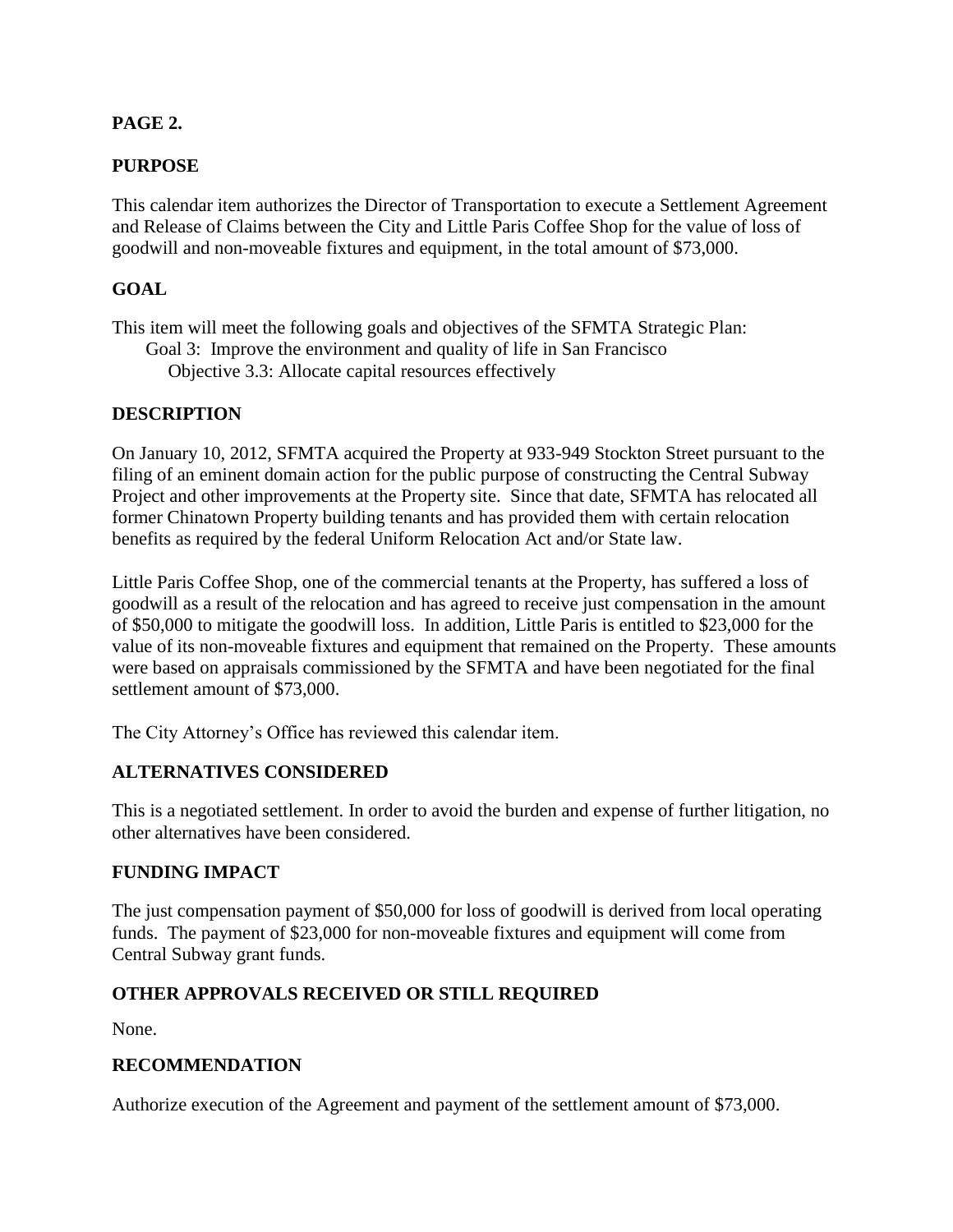#### SAN FRANCISCO MUNICIPAL TRANSPORTATION AGENCY BOARD OF DIRECTORS

#### RESOLUTION No.

WHEREAS, The City and County of San Francisco ("City") filed an eminent domain action against Norman P. Chan Inc. ("Property Owner") to condemn a fee simple interest in the property at 933-949 Stockton Street, San Francisco, Assessor's Parcel No. Block 0211, Lot 001 (the "Property"), for the public purpose of constructing the Central Subway Project and other improvements; and

WHEREAS, As part of the condemnation of the Property, it was necessary to relocate residential and commercial tenants of the Property; and

WHEREAS, Under State law, the SFMTA is required to provide just compensation to business owners for any loss of goodwill suffered as a result of such a relocation; and

WHEREAS, According to an appraisal that the SFMTA has commissioned, one of the commercial tenants at the Property, Little Paris Coffee Shop, will suffer a loss of goodwill as a result of the relocation of Little Paris Coffee Shop; and

WHEREAS, Under federal law, the SFMTA is required to provide just compensation for fixtures and equipment that are unable to be moved from the Property; and

WHEREAS, The SFMTA has also had an appraisal performed on the value of the nonmoveable fixtures and equipment in Little Paris Coffee Shop; and

WHEREAS, Based on the appraisals, the parties have agreed on a value of \$50,000 for the loss of goodwill, and a value of \$23,000 for the non-moveable fixtures and equipment; now, therefore, be it

RESOLVED, That the SFMTA Board of Directors authorizes a payment of \$73,000 to Little Paris Coffee Shop as total compensation for the value of the loss of goodwill and the nonmoveable fixtures and equipment of Little Paris Coffee Shop resulting from the condemnation of the Property at 933-949 Stockton Street, San Francisco.

I certify that the foregoing resolution was adopted by the San Francisco Municipal Transportation Agency Board of Directors at its meeting of January 21, 2014.

> Secretary to the Board of Directors San Francisco Municipal Transportation Agency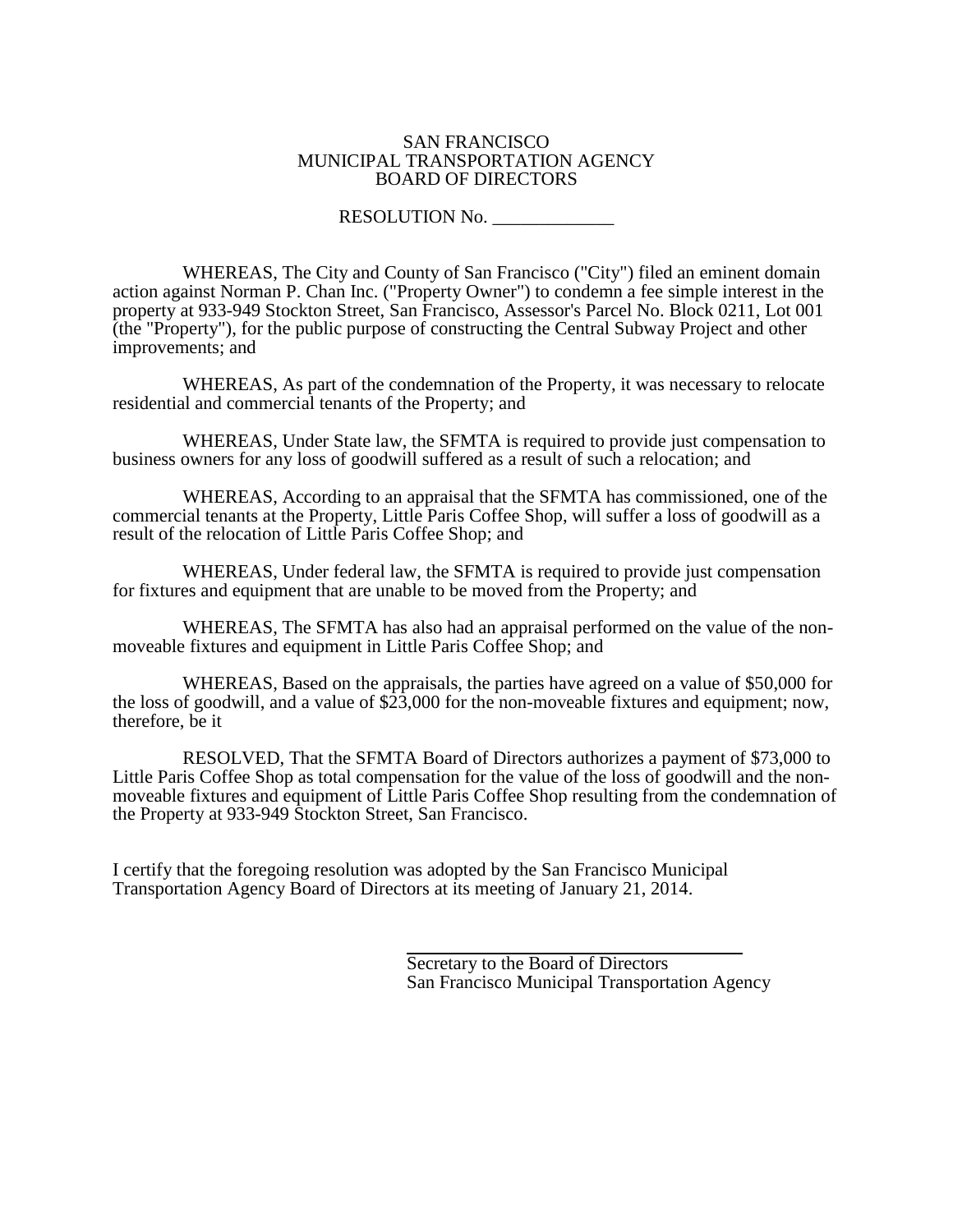#### **SETTLEMENT AGREEMENT AND RELEASE OF CLAIMS**

This Settlement Agreement and Release of Claims ("Agreement") is entered into on February \_\_\_, 2014, by and between Little Paris Coffee Shop, a general partnership (the "Partnership"), and the City and County of San Francisco, by and through its Municipal Transportation Agency (the "City" or "SFMTA"). The Partnership and the SFMTA are referred to collectively as "the Parties."

### **I. RECITALS**

A. On January 14, 2011, the City commenced an action in eminent domain in California Superior Court for the County of San Francisco, S.F. Superior Court No. CGC-11-507340, against Norman P. Chan, Inc. the owner of property located at 933- 949 Stockton Street, San Francisco, California, Assessor's Parcel No. Block 0211, Lot 001 (the "Property").

B. The City has acquired the Property for the public purpose of constructing the Central Subway Project and other related improvements (the "Project"), which Project is funded with grants from the U.S. Department of Transportation.

C. As part of the City's acquisition of the Property, it has been necessary to relocate residential and commercial tenants at the Property.

D. The Partnership owned and operated a restaurant known as "Little Paris" at the Property and had to move from the Property as a result of the Project,

E. Under federal and state law, the SFMTA is required to provide just compensation to the Partnership for fixtures and equipment that cannot be moved from the Property.

F. Under state law, the SFMTA is required to compensate the Partnership for the loss of goodwill caused by the SFMTA's acquisition of the Property.

G. The SFMTA has commissioned an appraisal of the Partnership 's fixtures and equipment and has analyzed the Partnership's loss of goodwill as a result of its relocation from the Property.

H. The Partnership and the SFMTA have negotiated a settlement regarding the compensation for fixtures and equipment and loss of goodwill.

I. On January 21, 2014, the SFMTA Board of Directors adopted Resolution No.  $\blacksquare$ , which authorized the settlement for compensation for fixtures and equipment and loss of goodwill.

NOW, THEREFORE, in order to avoid the burden and expense of further litigation and for good and valuable consideration, the receipt of which is hereby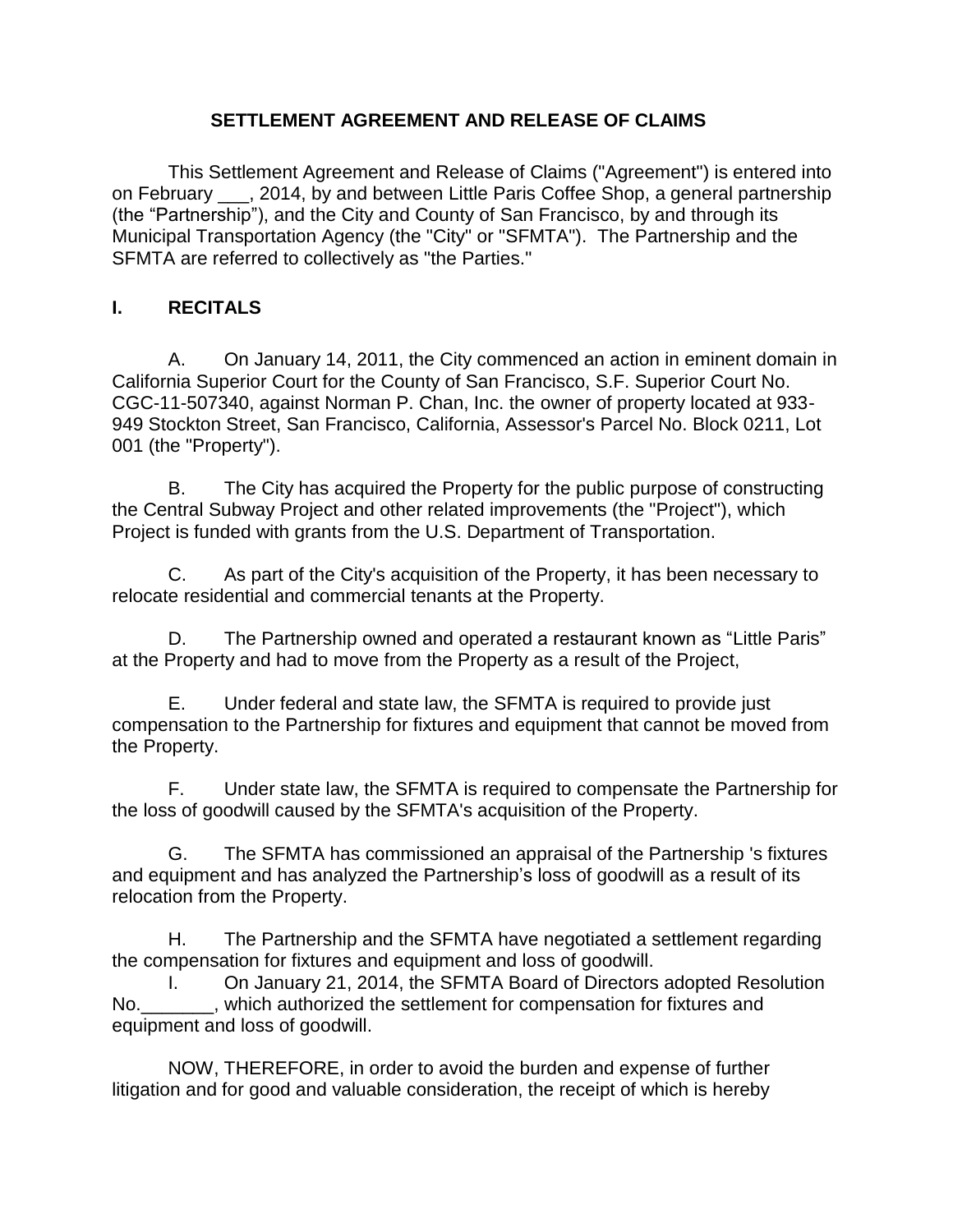acknowledged, including the representations, warranties and covenants contained in this Agreement, the Parties to this Agreement agree as follows:

### **II. DEFINITIONS**

As used in this Agreement, the following terms shall have the meaning ascribed to them in this Section. All other terms shall be interpreted according to their plain and ordinary meaning.

"**Agreement"** means and refers to this Settlement Agreement and Release of Claims.

**"Court"** means and refers to the California Superior Court for the County of San Francisco.

**"Operative Date"** shall mean the date on which the City and Little Paris Coffee Shop have fully executed and delivered this Agreement.

### **III. TERMS AND CONDITIONS**

### **A. No Admission of Liability**

By entering into this Agreement, no party is admitting the sufficiency of any claim, allegation, assertion, contention, demand or position raised in this matter or the sufficiency of any defense to any such claim, allegation, assertion, contention, demand or position raised in the matter. The entry into this Agreement is not and may not be used by any person or organization as an admission or evidence that the City or the Partnership has engaged in any practice that violates any law or regulation.

### **B. Entire Agreement**

This Agreement contains the entire agreement between the Parties. This Agreement expresses the complete and final understanding of the Parties with respect to the subject matter of this Agreement. The Parties hereto understand and agree that the terms of this Agreement supersede any prior discussions, understandings, or agreements between them related to the subject matter hereof. The Parties may agree to modify this Agreement. However, no modification will be binding on the Parties unless expressly provided for in this Agreement or made by writing signed by all Parties, and, if necessary, approved by the SFMTA Board of Directors in their sole and absolute discretion.

### **C. Authority**

The signatories to this Agreement represent and warrant that they have the authority to execute this Agreement and to bind parties on whose behalf they execute this Agreement, that the Agreement does not require court approval, and that it does not conflict with or contravene the terms of any agreement, judgment or order binding or enforceable against the Parties hereto. This Agreement shall be binding upon and inure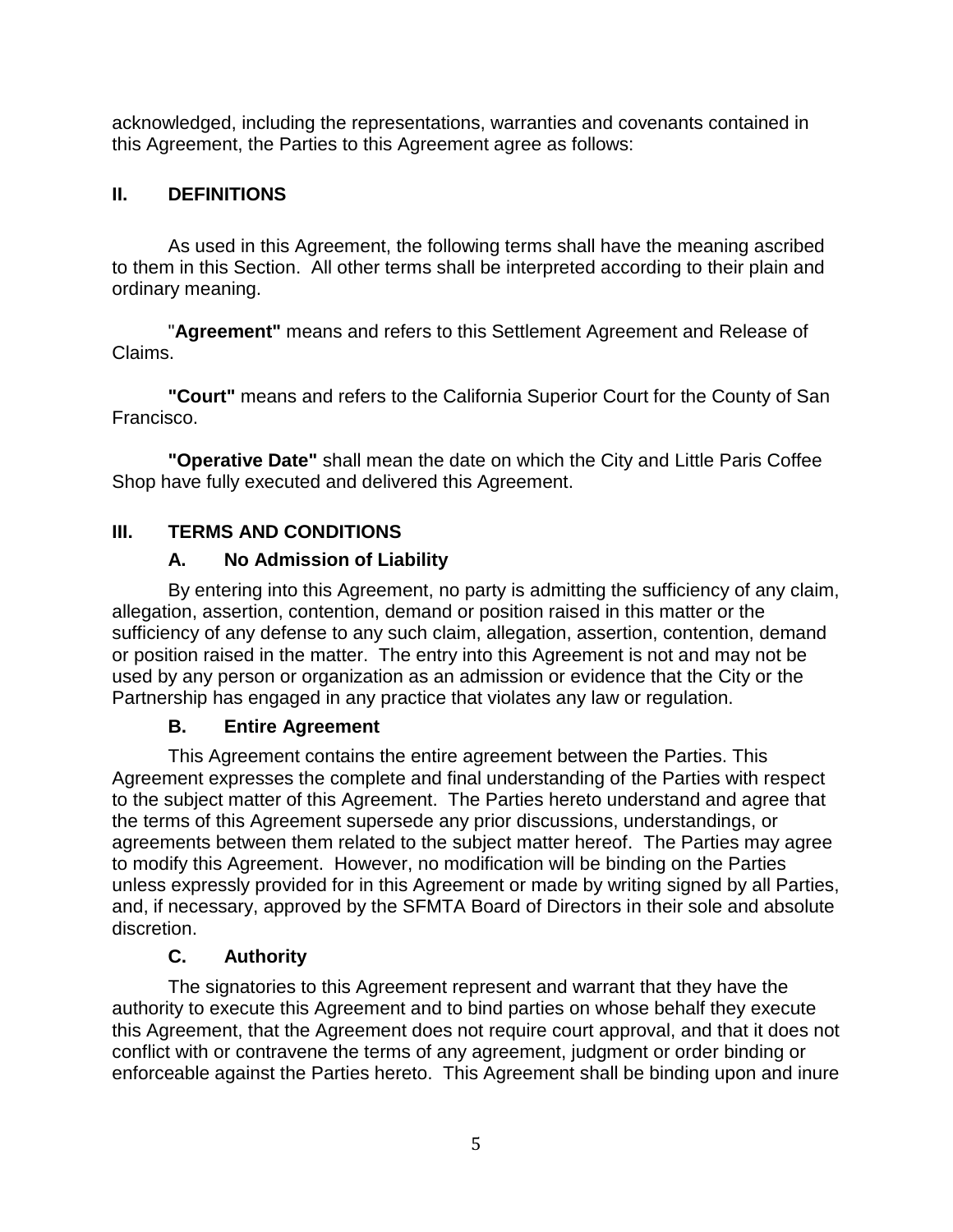to the benefit of the parties and their respective heirs, representatives, successors and assigns.

# **D. Voluntary Agreement**

The Parties each acknowledge that they are entering into this Agreement freely, knowingly, voluntarily and with a full understanding of its terms. The Parties acknowledge that they have consulted with counsel of their own choosing concerning this Agreement and that they were given reasonable time to review and consider the terms of this Agreement.

# **E Construction**

The language of this Agreement shall be construed as a whole according to its fair meaning, and not strictly for or against any of the Parties. The terms of this Agreement are the product of joint negotiations and shall not be construed as having been authored by one party rather than another. Any ambiguity shall not be construed against any Party. Where required by context, the plural includes the singular and the singular includes the plural. The headings in this Agreement are solely for convenience and will not be considered in its interpretation.

# **F. Severability**

If any provision or provisions of this Agreement shall be held invalid, illegal or unenforceable, the validity, legality and/or enforceability of the remaining provisions shall not in any way be affected or impaired thereby.

# **G. Counterparts**

This Agreement may be executed in counterparts, each of which will be considered an original, but all of which, when taken together, will constitute one and the same instrument.

# **H. Controlling Law**

This Agreement shall be governed by and construed in accordance with the laws of the State of California.

# **I. Additional Documents**

To the extent any documents are required to be executed by any of the Parties to effectuate this Agreement, each party hereto agrees to execute and deliver such and further documents as may be required to carry out the terms of this Agreement.

# **J. Notices**

Except as otherwise provided in this Agreement, all notifications, reports and communications to the Parties required under this Agreement shall be made in writing and shall be sufficient as hand-delivered or sent by first class mail to the following persons: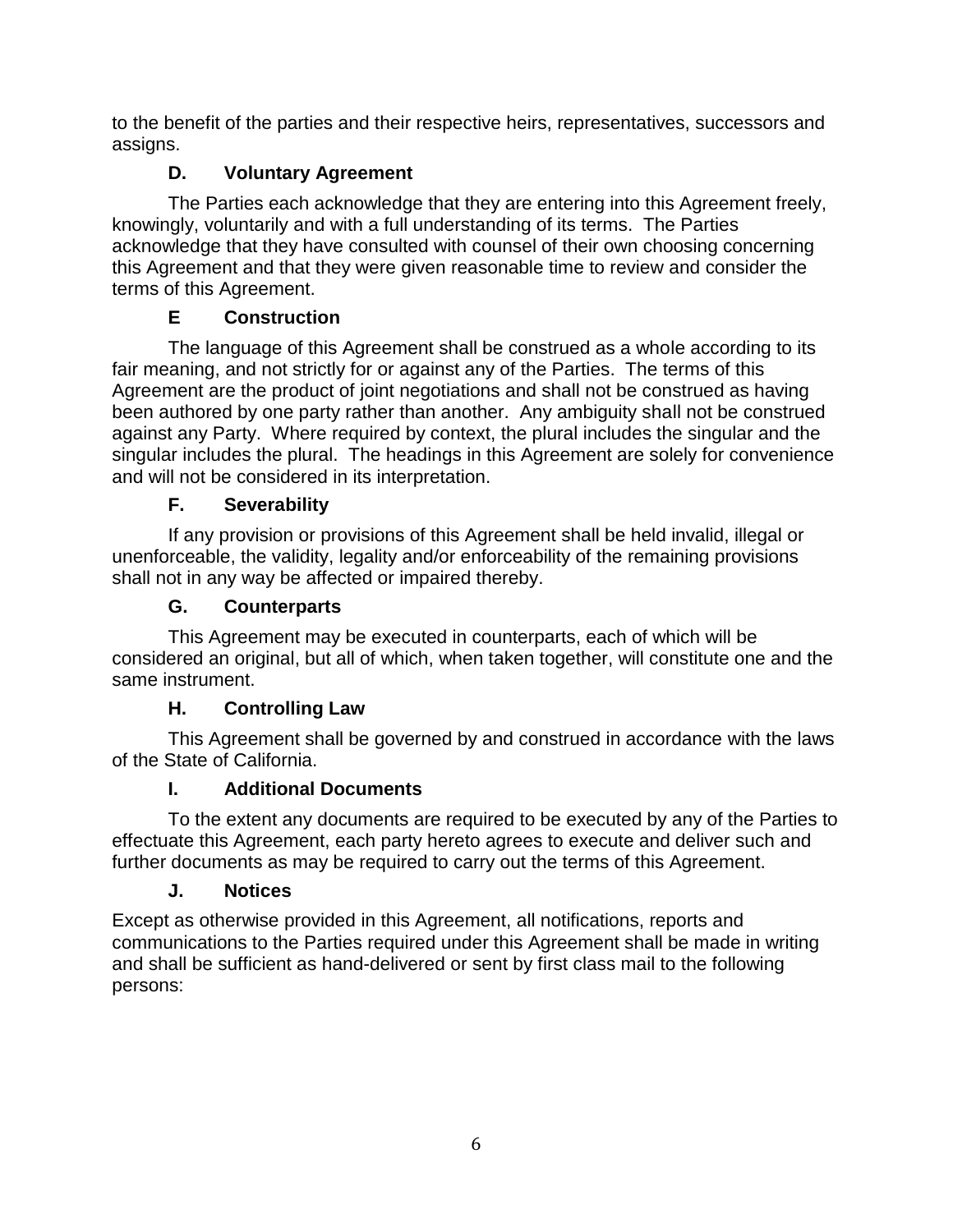| For the Partnership                                                                   | For the SFMTA:                                                                                                              |
|---------------------------------------------------------------------------------------|-----------------------------------------------------------------------------------------------------------------------------|
| Hue Tran<br>Little Paris Coffee Shop<br>4008 MacLaughlin Avenue<br>San Jose, CA 95121 | John Funghi, Program Director<br>Central Subway Project<br>821 Howard St., 2 <sup>nd</sup> floor<br>San Francisco, CA 94103 |

Any party may change such persons and/or addresses by written notice to the other Parties, setting forth a new person and/or address for this purpose.

### **IV. PAYMENTS**

#### **A. Fixtures and Equipment**

In partial consideration of this Agreement, within 30 days from the date of this Agreement, the SFMTA shall pay to the Partnership \$23,000 for the Partnership's nonmoveable fixtures and equipment at the Property (as listed in Exhibit A to this Agreement) in exchange for the Partnership's full release, waiver and discharge of any and all claims, demands, rights, and causes of action against the City for compensation for these fixtures and equipment listed in Exhibit A to this Agreement under 42 U.S.C. §§ 4601-4655, 49 C.F.R. § 24.301, California Code of Civil Procedure §§ 1263.205 – 1263-270, and Title 25, Admin. Code Sections 6000-6198.

The Partnership represents that it is the sole and lawful owner of the equipment listed in Exhibit A to this Agreement.

#### **B. Goodwill**

In partial consideration of this Agreement, within 30 days from the date of this Agreement, the SFMTA shall pay to the Partnership \$50,000 for the estimated loss in goodwill the Partnership will suffer due to the SFMTA's acquisition of the Property, in exchange for the full release, waiver and discharge from the Partnership of any and all claims, demands, rights, and causes of action against the City for compensation for any loss of goodwill under California Code of Civil Procedure §§ 1263.510 – 1263-530, and Title 25, Admin. Code Sections 6000-6198.

### **C. Attorney's Fees and Costs**

Except as expressly stated in this Agreement, each Party agrees that it shall bear its own costs, expenses and attorney's fees incurred in or arising out of the investigation, prosecution or defense of this matter of any action commenced to enforce the provisions of this Agreement.

### **V. RELEASE**

In return for the consideration provided for in this Agreement, the Partnership releases the City and County of San Francisco and its officers, boards, commissions, subdivisions, departments, directors, parents, subsidiaries, affiliates, successors, insurers, employees, attorneys, and agents ("Released Parties") from any and all claims, liabilities, obligations, demands, and actions, that were brought or could have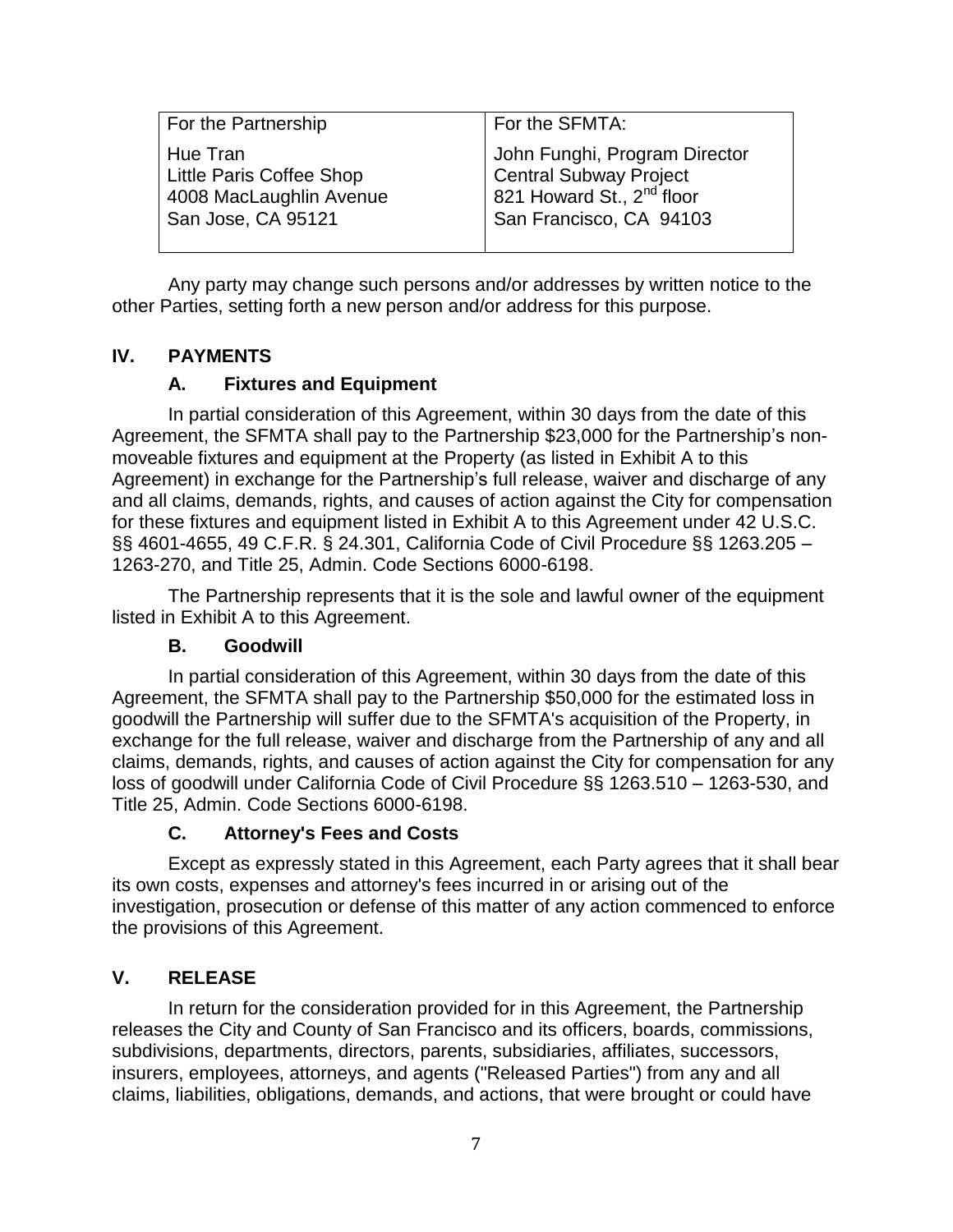been brought against the Released Parties for compensation for furniture and equipment and goodwill or arising from the SFMTA's acquisition of the Property and this Agreement.

The Partnership understands and agrees that the release contained in this Section extends to all claims of every nature and kind, known or unknown, suspected or unsuspected, past, present or future, and that any and all rights under Section 1542 of the California Civil Code or any analogous state law are hereby expressly waived. Section 1542 of the California Civil Code, reads as follows:

A GENERAL RELEASE DOES NOT EXTEND TO CLAIMS WHICH THE CREDITOR DOES NOT KNOW OR SUSPECT TO EXIST IN HIS OR HER FAVOR AT THE TIME OF EXECUTING THE RELEASE, WHICH IF KNOWN BY HIM OR HER MUST HAVE MATERIALLY AFFECTED HIS OR HER SETTLEMENT WITH THE DEBTOR.

| <b>For Little Paris Coffee Shop</b>                                                            | <b>FOR SFMTA:</b>                                                       |  |  |
|------------------------------------------------------------------------------------------------|-------------------------------------------------------------------------|--|--|
| By: __________________________<br>Hue Tran<br><b>General Partner</b><br>Authorized by:         | Edward D. Reiskin<br>Director of Transportation<br>Approved as to Form: |  |  |
| <b>Municipal Transportation Agency</b><br><b>Board of Directors</b>                            | <b>DENNIS J. HERRERA, City Attorney</b>                                 |  |  |
| Resolution No: ________________                                                                |                                                                         |  |  |
| Adopted: ________________________                                                              | By: Robin M. Reitzes<br>Deputy City Attorney                            |  |  |
| Attest: ______________________<br>Roberta Boomer, Secretary<br><b>SFMTA Board of Directors</b> |                                                                         |  |  |

#### **\_\_\_\_\_\_ (Initials of general partner for the Partnership)**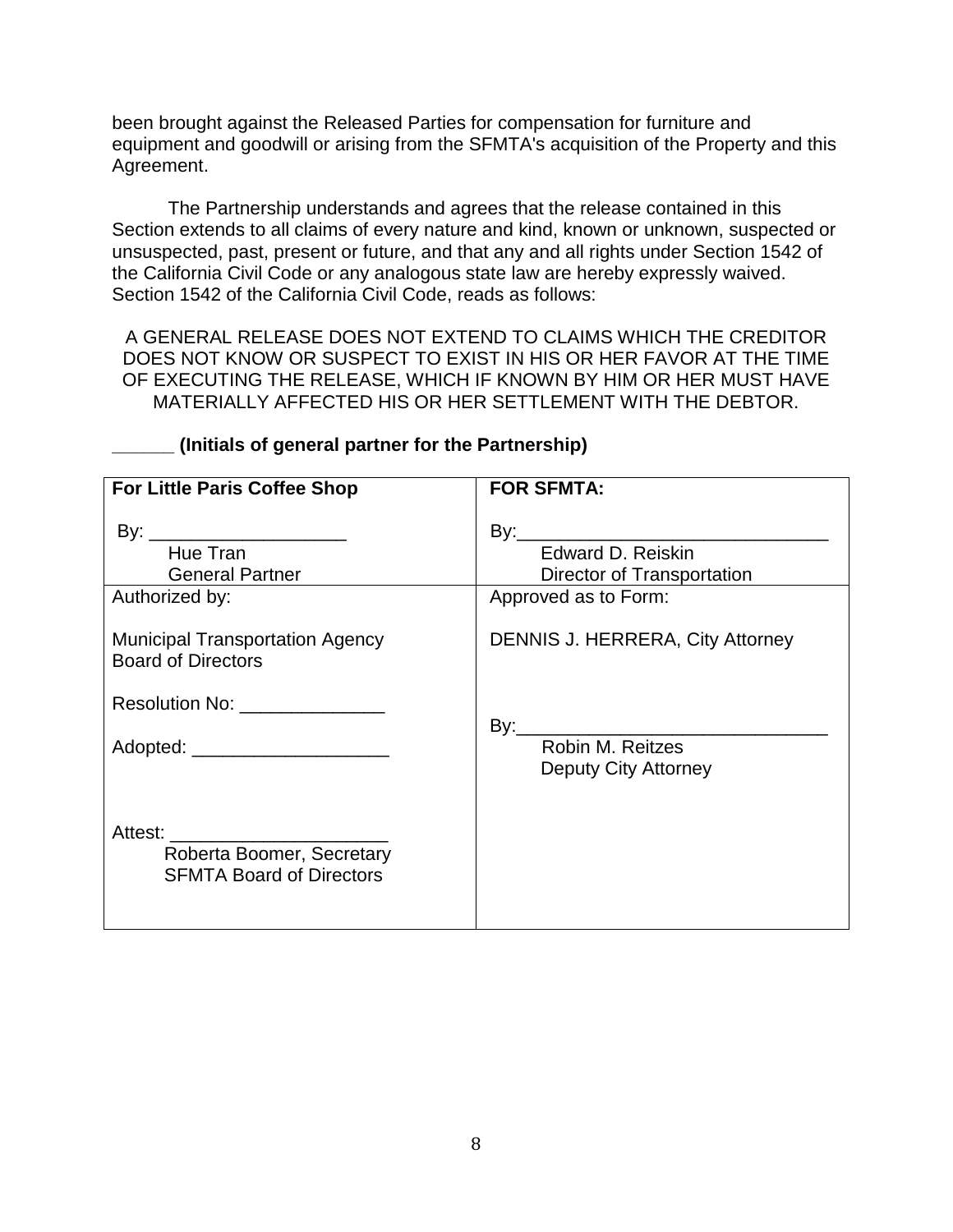### **Exhibit A**

| <b>DESCRIPTION</b>                                                                         |               | <b>FMVIU</b> |
|--------------------------------------------------------------------------------------------|---------------|--------------|
| Cabinet, food service, w/ granite top, built-in, 4 door, 5 drawer, 8x3x2'.                 | B             | \$1,325      |
| Cabinet, food service, w/ granite top, built-in, 7 door, 10 drawer,<br>16x3x3-112'.        | B             | \$2,600      |
| Emergency Exit Light, 2 element.                                                           | $\mathcal{C}$ | \$350        |
| Exhaust Hood, stainless steel, 12x3x3' high overall, w/ Ansul fire protection.             | $B-$          | \$5,000      |
| Exhaust Hood, stainless steel, 5x3-1/2x2' high, w/ Ansul fire protection.                  | B-            | \$2,200      |
| Item of ceiling tile with lighting.                                                        | B             | \$1,500      |
| Item of Curtains, window, 50 sf., w/rod.                                                   | $B-$          | \$85         |
| Item of Decorative Lighting, Christmas, est. 2 strand, 40 If.                              | B             | \$30         |
| Item of Signage, window, stenciling.                                                       | B             | \$125        |
| Item of Terra Cotta Tile, behind counter and kitchen area, est. 300 sf., w/3 floor drains. | B             | \$1,700      |
| Item of Tile Flooring, est. 16x30' deep.                                                   | B             | \$2,300      |
| Item of Wall Tile, 6" square, approx. 80 sf.                                               | B             | \$250        |
| Item of Wood Paneling, dining area, 5' x 30 If.                                            | B             | \$450        |
| Item of Wood Shelving, overhead, wall affixed, 3 tier. approx. 16 If x 1I.                 | $\mathcal{C}$ | \$90         |
| Menu Board, overhead, oak laminate cabinet, w/7 panels, 16x3' high overall, illuminated.   | B             | \$1,675      |
| Overhead Shelving, built-in, 14x1x3', w/ various shelves.                                  | $\mathcal{C}$ | \$400        |

# Little Paris Coffee Shop's Non-moveable Fixtures and Equipment